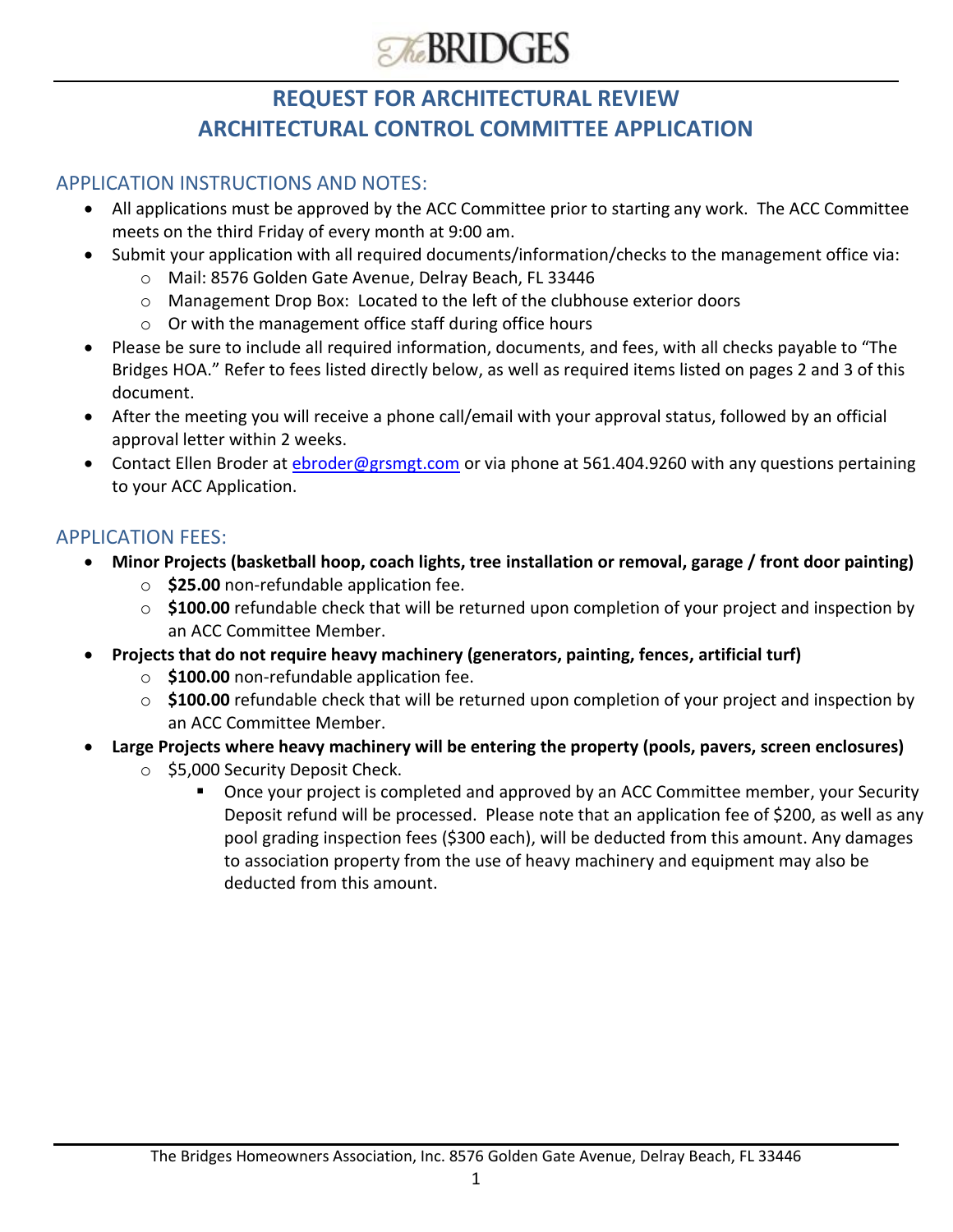

### **ARCHITECTURAL CONTROL COMMITTEE APPLICATION**

| Lot No.: ___________                                                                                                                                                                                                                                                                                                                                                                                                                                                                                                                                                                                                                                                                          |
|-----------------------------------------------------------------------------------------------------------------------------------------------------------------------------------------------------------------------------------------------------------------------------------------------------------------------------------------------------------------------------------------------------------------------------------------------------------------------------------------------------------------------------------------------------------------------------------------------------------------------------------------------------------------------------------------------|
|                                                                                                                                                                                                                                                                                                                                                                                                                                                                                                                                                                                                                                                                                               |
| A. BRIEF DESCRIPTION: Please give a description of the alteration, improvement, addition, or other change<br>you would like to make to the exterior of your home. Please include the details of your project and all<br>information noted on Page 3 of this application as it pertains to your project.                                                                                                                                                                                                                                                                                                                                                                                       |
| <b>B. PLEASE ATTACH THE FOLLOWING ITEMS TO THIS APPLICATION</b><br>Check off the items attached and pertain to the project.                                                                                                                                                                                                                                                                                                                                                                                                                                                                                                                                                                   |
| Copy of contractor's license<br>Copy of contractor's Insurance Certificate to include General Liability (min. 1 million dollars General<br>Aggregate (min. of 2 million) and Workmen's Comp.<br>____ Survey of the lot showing the location of the improvement<br>_____ Check(s) for Refundable and Non-Refundable Application fees<br>Any additional project-specific items are listed on page 3 of this application such as a picture of the<br>front of the home, etc.<br>Pictures of the sidewalk in front of the home for projects requiring the use of heavy machinery. These<br>pictures will serve as documentation of the sidewalk's current condition prior to any work being done. |
| Please do not write below this line. For ACC use.                                                                                                                                                                                                                                                                                                                                                                                                                                                                                                                                                                                                                                             |
| Approved by the Architectural Control Committee<br>Approved, subject to the following conditions:                                                                                                                                                                                                                                                                                                                                                                                                                                                                                                                                                                                             |
| Deferred, due to the following:                                                                                                                                                                                                                                                                                                                                                                                                                                                                                                                                                                                                                                                               |
| Denied, not approved for the following reasons:                                                                                                                                                                                                                                                                                                                                                                                                                                                                                                                                                                                                                                               |
| ACC Member Signature: Management Control of the Member Signature:                                                                                                                                                                                                                                                                                                                                                                                                                                                                                                                                                                                                                             |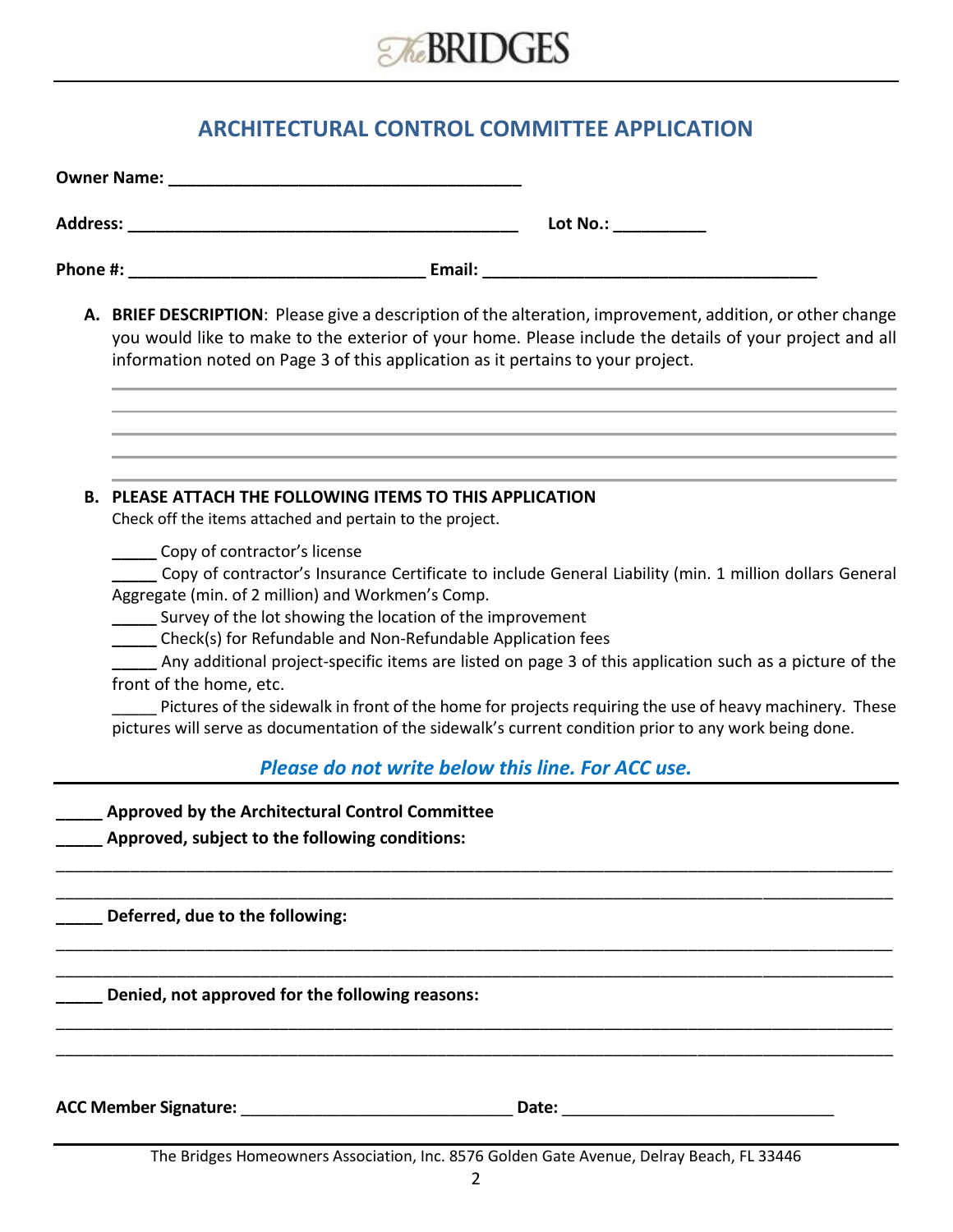

### **ACC Application Items to Include – Project Specific**

To expedite your request, please include the information listed below for the specific category.

#### **Pools**

- Survey depicting the location of the proposed pool on the lot.
- Architectural rendering. Identify pool deck type, color, and pattern, preferably samples.
- Landscaping plans with plans for shrubs to conceal pool equipment.
- *IMPORTANT:* Once your application is approved you will need to contact CPM direct at 954.973.3333 to schedule the irrigation capping BEFORE your dig date. This is very important as failure to cap your irrigation lines will result in major flooding and repairs to the irrigation lines.

#### **Landscaping**

- Survey depicting the location of existing plantings with respect to property lines and existing improvements.
- Drawing illustrating placement of proposed landscaping. (On survey submitted)
- Description of proposed landscaping including type, height, and quality of planting materials.

#### **Exterior Painting**

- Identify the manufacturer and color codes for the body, trim, front door, and garage door.
- Photo of the front of the house.
- *NOTE:* The Bridges Exterior Color Guide can be found on The Bridges HOA APP and includes all approved colors. Contact GL Warranty for the original exterior paint colors at 1.866.979.2424, or the Sherwin Williams paint store on Atlantic Avenue at 561.496.1717.

#### **Fences**

- Survey indicating the location with respect to the property lines and existing improvements.
- Fence material and drawings that include the fence dimensions.
- Must meet HOA fence requirements and which include a minimum of 5 feet tall, bronze color, and two gates for mower access.

#### **Artificial Turf**

- Survey depicting the location of where the artificial turf will be installed, noting any landscaping that will be removed or added at the time of installation.
- A proposal for irrigation alterations, from the onsite landscape/irrigation company (CPM), must accompany the application. Outside companies are not authorized to alter our irrigation system. Please contact CPM direct at 954.973.3333 to request a proposal for an irrigation alteration to install artificial turf.

#### **Generators**

- Survey indicating the location to which the generator company will be installing the generator.
- Please note that after the installation is complete, a hedge must be added to the front and side of the generator so that it is not visible from the street and neighboring homes.

#### **Screen Enclosures**

- Survey depicting the location of the proposed screen enclosure.
- Plans and specifications provided by the contractor indicating dimensions, height, screen roof type (e.g., mansard, gable, or flat), location(s) of screen door(s), and accessories (e.g., kickplates).
- Must meet HOA screen enclosure requirements.

#### **Driveways/Concrete Patio Extensions**

- Survey indicating the location of proposed installation drawn on the survey.
- Material description, layout pattern, and pictures of the pavers and face of the home from the street view.
- Must meet HOA fence requirements and may not extend past the face of the home per the HOA's Rules and Regulations.

#### **Other**

- Awnings require description, location, and color. (Brochure is helpful if available).
- Pergolas require a description of the material, color, and location as shown on the lot survey.
- Satellite dishes require details regarding size, color, type, and location where the dish will be mounted.

#### **Contact Ellen Broder at [ebroder@grsmgt.com](mailto:ebroder@grsmgt.com) or via phone at 561.404.9260 with any questions pertaining to your ACC Application.**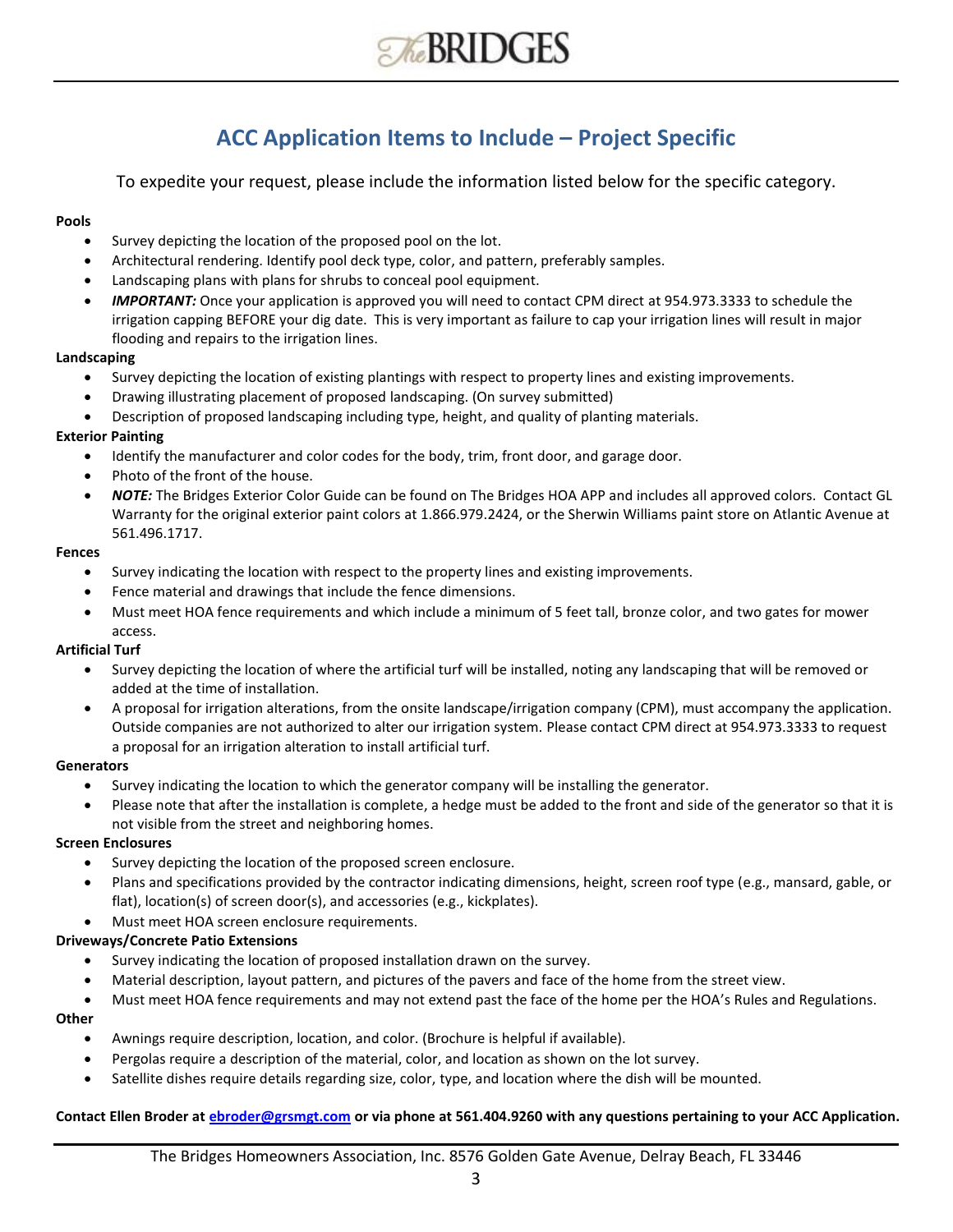# **THE BRIDGES HOMEOWNERS' ASSOCIATION, INC. HOMEOWNERS AFFIDAVIT**

I have read, understand, and agree to abide by the Covenants and Restrictions of the Association. In return for approval, I agree to be responsible for the following:

- All losses caused to others, including common areas, as a result of this undertaking, whether caused by me or others;
- To comply with all state and local building codes;
- Any encroachment(s);
- To comply with the conditions of acceptance (if any);
- To complete the project according to the approved plans. If the modification is not completed as approved, said the approval will be revoked and the modification shall be removed by the owner at the owner's expense.
- Applicant further acknowledges that drainage swales have been designed and established between homes (side yard) to carry stormwater off the lot and to maintain positive drainage away from the home. The Association and/or developer shall not be responsible for any effect that any proposed landscaping installation may have on drainage. The applicant shall be responsible for all associated costs.
- The Homeowner is responsible for any costs associated with irrigation modifications as a result of this alteration. The Homeowner is responsible for notifying CPM @ 954-973-3333 to make modifications to any irrigation system prior to work being initiated. Modifications required are at the Homeowner's expense.
- Homeowner may assume maintenance responsibility for any new landscaping changes**.**
- **The homeowner is responsible for ensuring that all areas affected by the project construction (i.e. landscaping, irrigation, common areas, etc.) are restored to their original condition. The homeowner will be notified of any deficiencies in writing and will be asked to correct any damages. Failing that, the homeowner is responsible for all costs necessary for the HOA to properly restore the area.**

I also understand that the ACC does not review and assumes no responsibility for the structural adequacy, capacity, or safety features of the proposed construction, alteration, or addition; or for performance, workmanship, or quality of work of any contractor or of the completed alteration or description.

I agree to abide by the decision of the Architectural Control Committee or Board of Directors. If the modification is not completed as approved, within 90 days, with the specifications submitted in this application and I refuse to correct or remove the modification, I may be subject to court action by the Association. In such an event, I shall be responsible for all reasonable attorneys' fees.

**Signature: \_\_\_\_\_\_\_\_\_\_\_\_\_\_\_\_\_\_\_\_\_\_\_\_\_\_\_\_\_\_\_\_\_\_\_\_\_\_\_\_ Date: \_\_\_\_\_\_\_\_\_\_\_\_\_\_\_\_\_\_\_\_\_\_\_\_\_\_\_\_\_\_\_\_\_\_\_\_\_\_\_\_\_\_\_\_\_\_**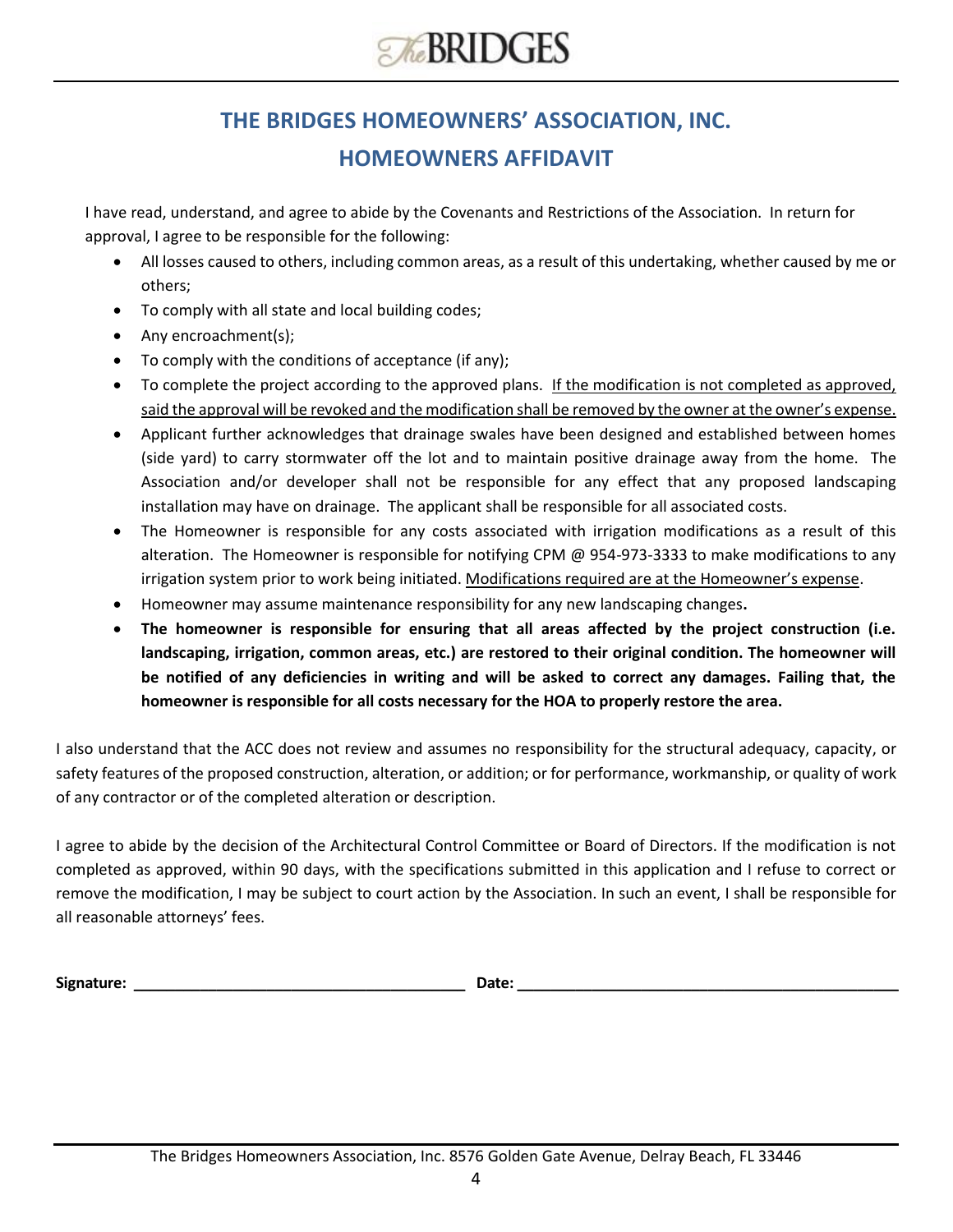# **THE BRIDGES HOMEOWNERS' ASSOCIATION, INC. ARCHITECTURAL CONTROL COMMITTEE (ACC) – DISCLAIMER/RELEASE**

The Bridges Homeowners Association's Board of Directors, the ACC or their representative, and the Management Company will not be held responsible for any landscaping or damage incurred by any homeowner's vendors/contractors pertaining to any installations made to said property.

If requested a copy of the building permit will be provided to the Property Management Company prior to the installation or construction of the said property. Also, if requested, a copy of a signed County Inspection Approval will be provided upon completion.

At any time, the ACC, the Board of Directors of the Association, and/or the Property Management Company may ask for some documents and has the right to demand that said installation and/or construction be removed immediately at the owner's expense if said modification is not what was approved by the ACC, Board of Directors, or the Property Management Company.

Per county ordinances, the operation of any machinery, demolition equipment, construction equipment, excavating equipment, power tools, equipment, or semi-mechanical devices or undertaking construction work that emits sound across the landline of an inhabited residential land between the hours of 10:00 PM and 7:00 AM, Monday through Saturday with no construction permitted on Sunday. This shall not prohibit the use of pumps or machinery which, because of its very nature and purpose, is required to be operated twenty-four (24) hours a day.

**Signature: \_\_\_\_\_\_\_\_\_\_\_\_\_\_\_\_\_\_\_\_\_\_\_\_\_\_\_\_\_\_\_\_\_\_\_\_\_\_\_ Date: \_\_\_\_\_\_\_\_\_\_\_\_\_\_\_\_\_\_\_\_\_\_\_\_\_\_\_\_\_\_\_\_\_\_\_\_\_\_\_\_\_\_**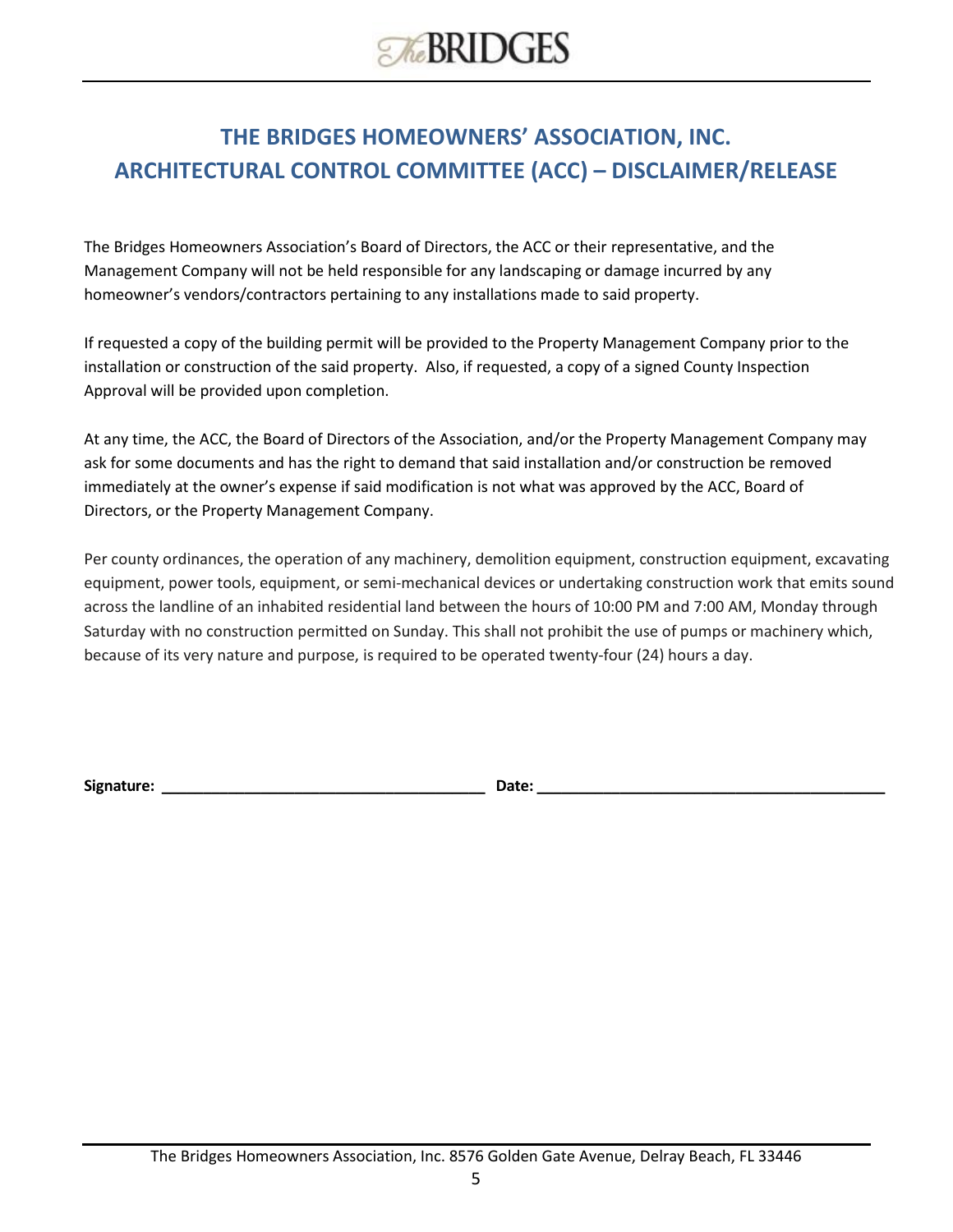### **ATTACHMENT A**

# **(Required for pools, pavers, patio extensions, room additions, major landscaping)**

- A check in the amount of \$5,000.00 made payable to THE BRIDGES HOA must be submitted with the application. The \$200.00 *non-refundable* deposit and the \$300.00 *non-refundable* inspection fee will be deducted accordingly.) Each grading inspection is at a cost of \$300.00 deducted from the original \$5,000.00 fee. The remainder of the \$5,000.00 fee will be returned after the grading inspection
- Application shall also include the following:
	- o Survey depicting the location of the proposed pool on the lot.
	- o Architectural rendering.
	- o Plans for fencing or screening.
	- o Landscaping plans.
	- o Identify pool deck type, color, and pattern, preferably samples.
	- o Identify coping material and color, preferably samples.
	- o Plans for shrubs to conceal pool equipment.
	- o *IMPORTANT:* Once your application is approved you will need to contact CPM direct (954.973.3333) to schedule the irrigation capping BEFORE your dig date. This is very important as failure to cap your irrigation lines will result in major flooding and repairs to the irrigation lines.

### **NOTE:**

- The Application fee, minus the security deposit and grading inspection cost, will be returned to you, by the Management Company. Please notify the Property Manager after full completion of addition and/or changes.
- A Committee member will review the final changes against the approved application for the check to be returned.

**Signature: \_\_\_\_\_\_\_\_\_\_\_\_\_\_\_\_\_\_\_\_\_\_\_\_\_\_\_\_\_\_\_\_\_\_ Date: \_\_\_\_\_\_\_\_\_\_\_\_\_\_\_\_\_\_\_\_\_\_\_\_\_\_\_\_\_\_\_\_\_\_\_\_\_\_**